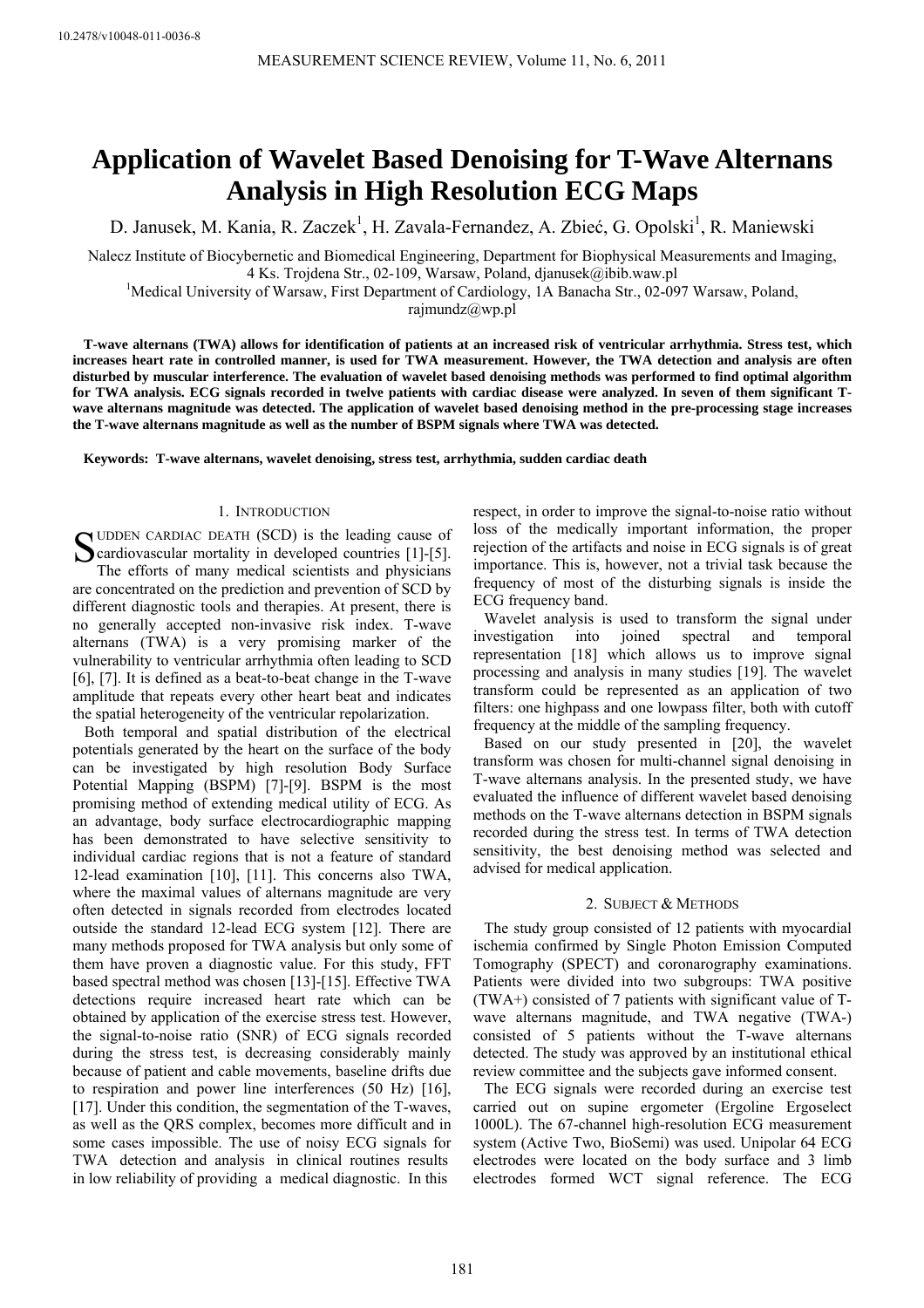electrode layout is shown in Fig.1.

The ECG signals were acquired at 4096 Hz and digitized with a 24-bit resolution. Then, the data were down-sampled by a factor of 4 to 1024 samples/s. Patients were exercised at different load levels. The initial load was 25 W and was increased every 2 minutes to reach at least 85% of the predicted heart rate maximum. For safety reasons, tests were terminated in case of chest pain, fatigue, arrhythmias or marked ST-segment elevation change. The two-minute ECG recordings with heart rate of  $100 \pm 5$  bpm were selected for T-wave alternans measurements. In order to achieve a stable heart rhythm during this time period, the load was modified manually. During the pre-processing stage, a bandpass filter was applied with cutoff frequency of 0.05 to 250 Hz. Then, the Fast Wavelet Transform was applied individually to each recorded ECG signal.



Fig.1. ECG electrode layout on the torso. Standard precardial leads location marked by •.

The noise reduction algorithm using Wavelet Transform [18] in the measured signal is based on the modification of detail coefficients at the i-th decomposition level and reconstruction of original signals using the Inverse Wavelet Transform. The soft thresholding detail modification procedure was applied in this study [21]. Fig.2 exemplifies the denoising procedure.



Fig.2. ECG raw data and signal after denoising with the use of Daubechies wavelet.

Based on the results obtained in our previous study [20], 5 wavelet functions with the best denoising properties were chosen: Daubechies 1 level 6, Symlet 3 levels 4 and 5, and Symlet 8 levels 4 and 5. These functions were applied for ECG signal denoising before the TWA analysis.

For the segmentation of T-wave, Principal Component Analysis (PCA) was applied to the multi-dimensional data (ECG maps) [22]. Then, the first three principal components with the highest variance were chosen and averaged over the time. To localize T-waves in each subsequent heartbeat, the R peaks of the previously averaged signal were detected by Pan-Tompkins algorithm [23], then T-wave peaks were found and a constant time segment of 310 ms was chosen which contains the maximal amplitude of T-wave at the middle of the window. In further analysis, ECG signal consisting of 128 T-waves was used. All disrupted PQRST cycles were excluded from the analysis (always an even number of beats was removed to preserve the phase of TWA signal). TWA was analyzed in the frequency-domain using the Fast Fourier Transform (FFT) [13]. Power spectral densities (PSD) were calculated for consecutive samples of T-waves. Based on the level of an averaged PSD at a frequency of 0.5-cycle/beat, an alternans magnitude was calculated.

### 3. RESULTS

Wavelet function Daubechies 1 level 6 (*db1lev6*) was found to be the best for denoising ECG signals for TWA analysis.

The BSPM maps of TWA magnitude were calculated in TWA positive and negative patients. Examples of the TWA magnitude maps for one TWA positive patient before and after denoising with the use of *db1lev6* function are shown in Fig.3. The increase in the TWA magnitude in the TWA positive region (where the value of TWA magnitude has clinically significant value) and no influence of the denoising procedure on the other parts of the map can be observed.



Fig.3. The TWA magnitude maps for one TWA positive patient before (A) and after (B) denoising with the use of *db1lev6* function (a.u.-arbitrary units). Standard precordial leads are marked.

Examples of the TWA magnitude maps for the TWA negative patient, where all TWA magnitude values are below a significant threshold, before and after denoising with the use of *db1lev6* function, are shown in Fig.4. Because of the low level of TWA signal which is not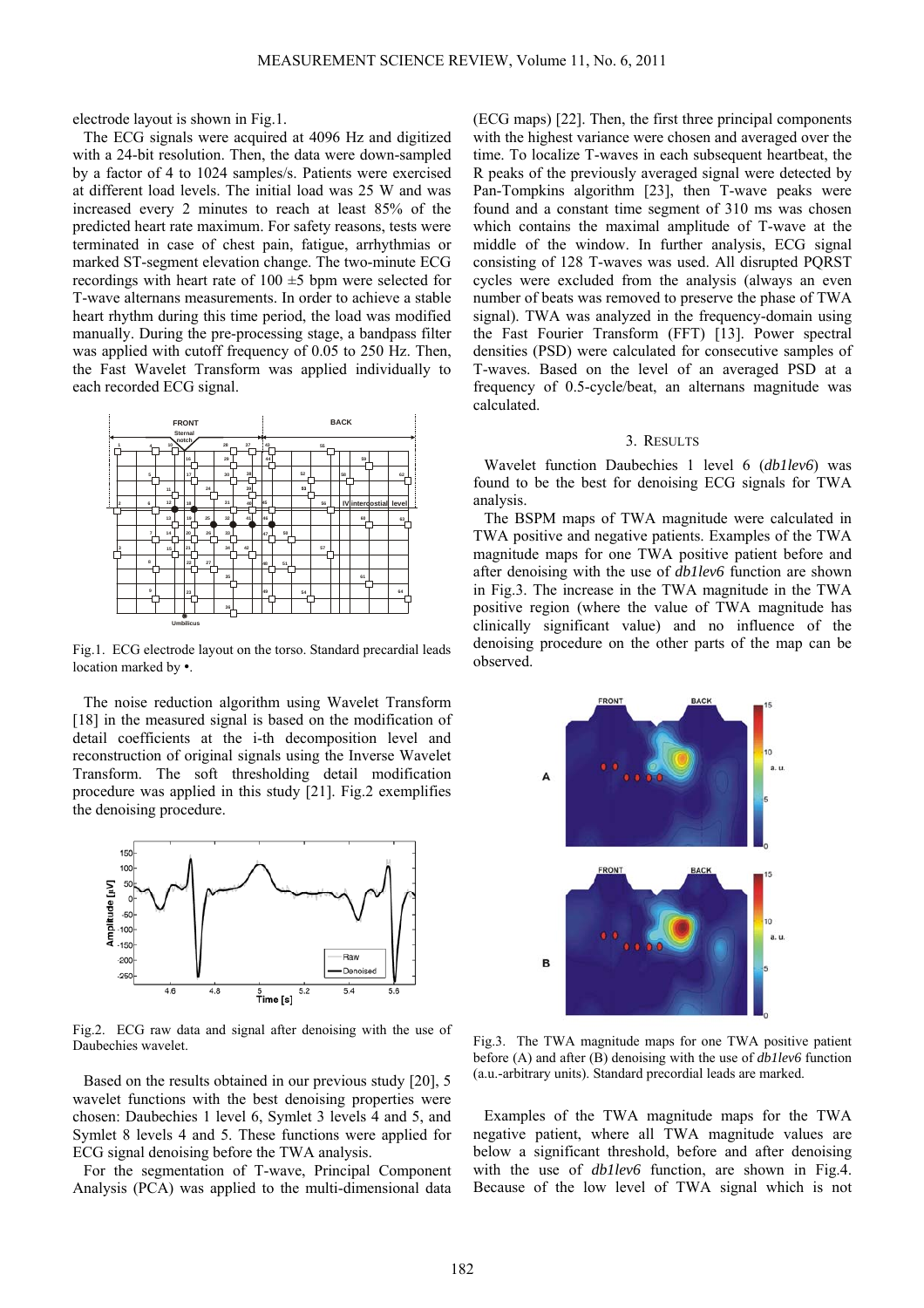significant, the magnitude scale was 10 times decreased in comparison to Fig.3. No influence of the denoising procedure on all values of the TWA magnitude can be observed.



Fig.4. The TWA magnitude maps for one TWA negative patient before (A) and after (B) denoising with the use of *db1lev6* function (a.u.-arbitrary units). Standard precordial leads are marked.

For *db1lev6*, the average value of TWA magnitude calculated in denoised signals was 24.5% greater than in raw ECG data with detectable TWA. The comparison of T-wave alternans gains in magnitude from signals denoised with different wavelets for TWA positive patients is shown in Fig.5.



Fig.5. The T-wave alternans gains in magnitude after denoising by using 5 wavelet functions for the TWA positive patients.

The difference between TWA magnitude calculated in signals denoised with the use of *db1lev6* method and other methods was  $2\%$  (SD = 3) which is not significant.

The main advantage of using *db1lev6* method is that the number of leads, where diagnostic significant value of TWA was found, is 30% greater than in raw data. In signals, where other denoising methods were used, the mean increase was  $13.5\%$  (SD = 35). The comparison for all denoising methods is shown in Fig.6.



Fig.6. Increase in numbers of leads with significant TWA value after denoising with 5 wavelet functions for the TWA positive patients.

There are no significant differences between TWA magnitude calculated in signals without detectable TWA before and after denoising  $(0.3\%, SD = 0.04)$ , which is shown in Fig.7.



Fig.7. Increase in the T-wave alternans magnitude after denoising by using 5 wavelet functions for the TWA negative patients.

## 4. DISCUSSION/CONCLUSIONS

The detection of the TWA in the ECG signal is a very substantial predictor of the vulnerability to ventricular arrhythmia and sudden cardiac death. T-wave amplitude variability is usually too small to be observed by visual inspection of the electrocardiogram, which makes detection of the TWA complicated. Detection of the TWA at the microvolt level allows for indication of patients at risk in early stage of the heart disease. T-wave alternans analysis requires heart rate at the level of 100 bpm, which needs application of the stimulation test. For non-invasive risk assessment, very often stress test is used which makes ECG signals very noisy and difficult for further morphological analysis. In case of the TWA analysis, the T-wave shape preservation is of great importance. Thus, proper denoising procedure is required for effective improvement in signal-tonoise ratio in measured ECG signals. Application of the wavelet denoising fulfills these requirements. According to our previous findings, the wavelet functions presenting the best denoising performance were chosen [20]. Our present study shows that the use of *db1lev6* wavelet function is the